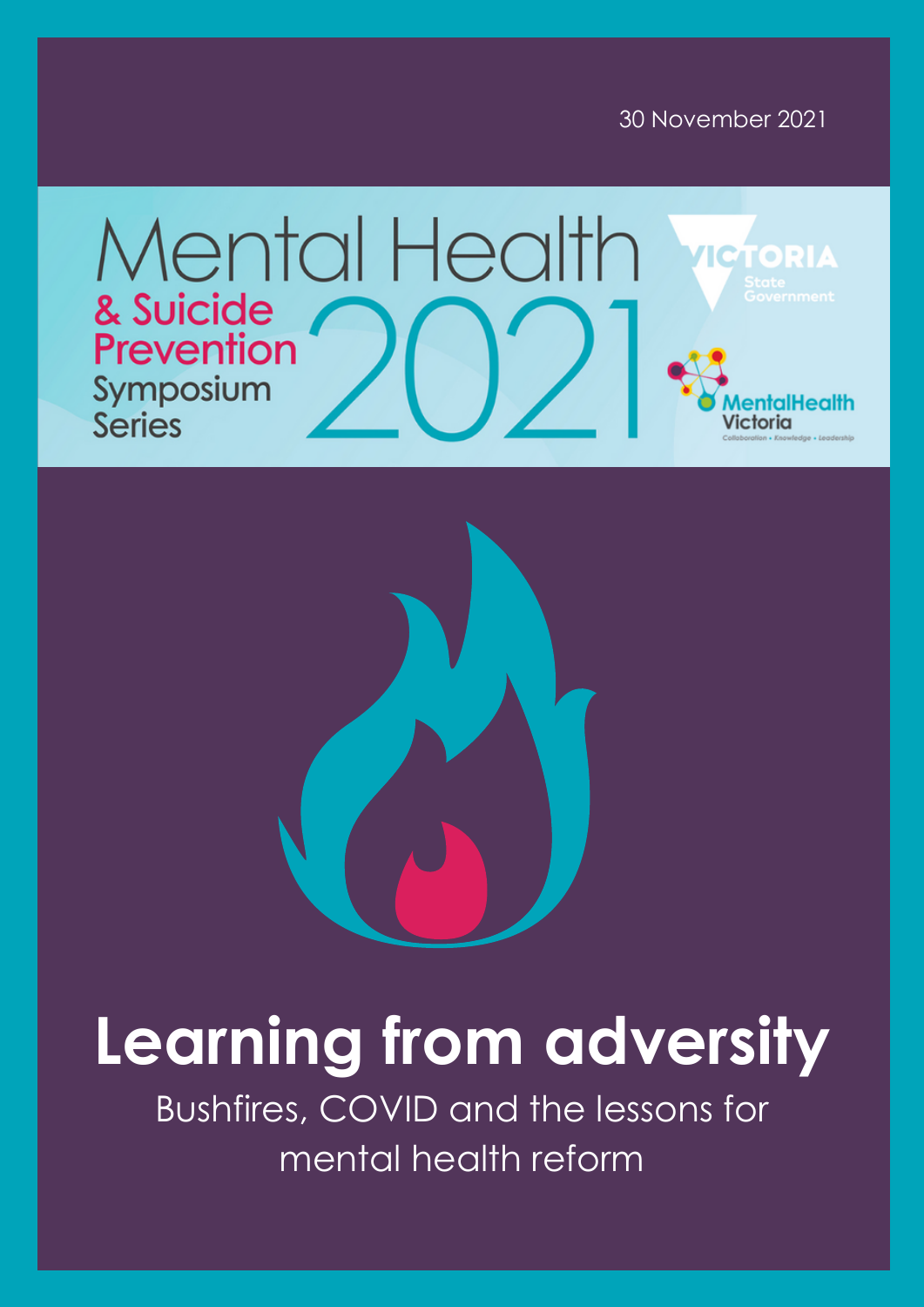## **Support is available**

Today's discussion may contain personal stories or other information that could be distressing. Please reach out if you or someone you care for requires support.

Crisis support: Lifeline, 13 11 14

Phone-based support: Beyond Blue, 1300 224 636

Family members and friends supporting a person with mental health issues: Tandem Support and Referral Line, 1800 314 325

### **Contact us**

If you have any queries or technical issues please call 03 9519 7005.

### **Follow us on Twitter:**

@MHVic #AdversityLessons

#### **Our MC: Ingrid Ozols AM**

Ingrid is Chair of MHV's Lived Experience Advisory Group. She has over 20 years' experience working in the suicide prevention sector, and is founder of MH@Work, which provides a full spectrum of mental health services for workplaces and the community.

#### **Welcoming address: Kris O'Brien**

Kris was awarded a National Emergency Medal for his work for Disaster Relief Australia during the Black Summer bushfire season. He is a MHV Project Coordinator and has worked with Open Arms Veterans and Families Counselling as a community and peer advisor.



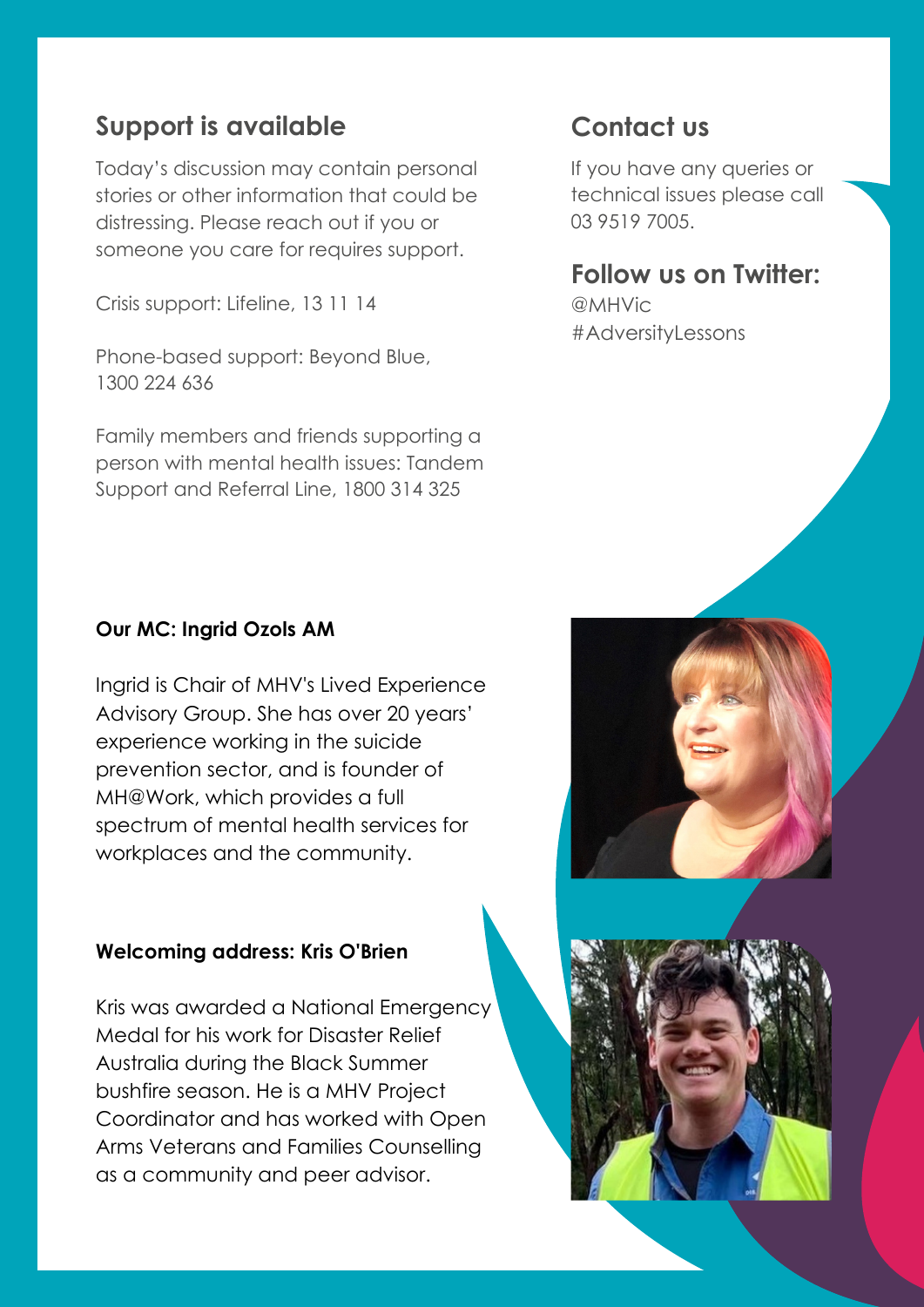# **PROGRAM**

#### **12.00pm — Welcome, Acknowledgement of Country, Acknowledgement of Lived Experience**

Angus Clelland, CEO Mental Health Victoria; Ingrid Ozols AM, MC, Chair MHV Lived Experience Advisory Group

#### **12.10pm — Opening address**

Kris O'Brien, Statewide Coordinator MHV Lived Experience Peer Cadet Program

#### **12.25pm — Panel: Bushfire recovery and mental health**

Carmel Flynn, CEO Bushfire Recovery Victoria; Dr Rob Gordon, clinical psychologist; Anastasia Bougesis, Chief Development Officer, Disaster Relief Australia; Kylie Williams, Head of Practice and Impact Management, Save the Children

#### **1.00pm — Panel: COVID-19 and mental health**

Belinda Caldwell, CEO Eating Disorders Victoria; Belinda McGregor, Adolescent Mental Health Nurse, South Eastern Health; Dr Dave Carmody, Child And Adolescent Psychiatrist, Call to Mind; Dure De Winter, Program Manager Youth Leadership, Centre for Multicultural Youth

#### **1.35pm — Closing remarks**

Ingrid Ozols AM, MC